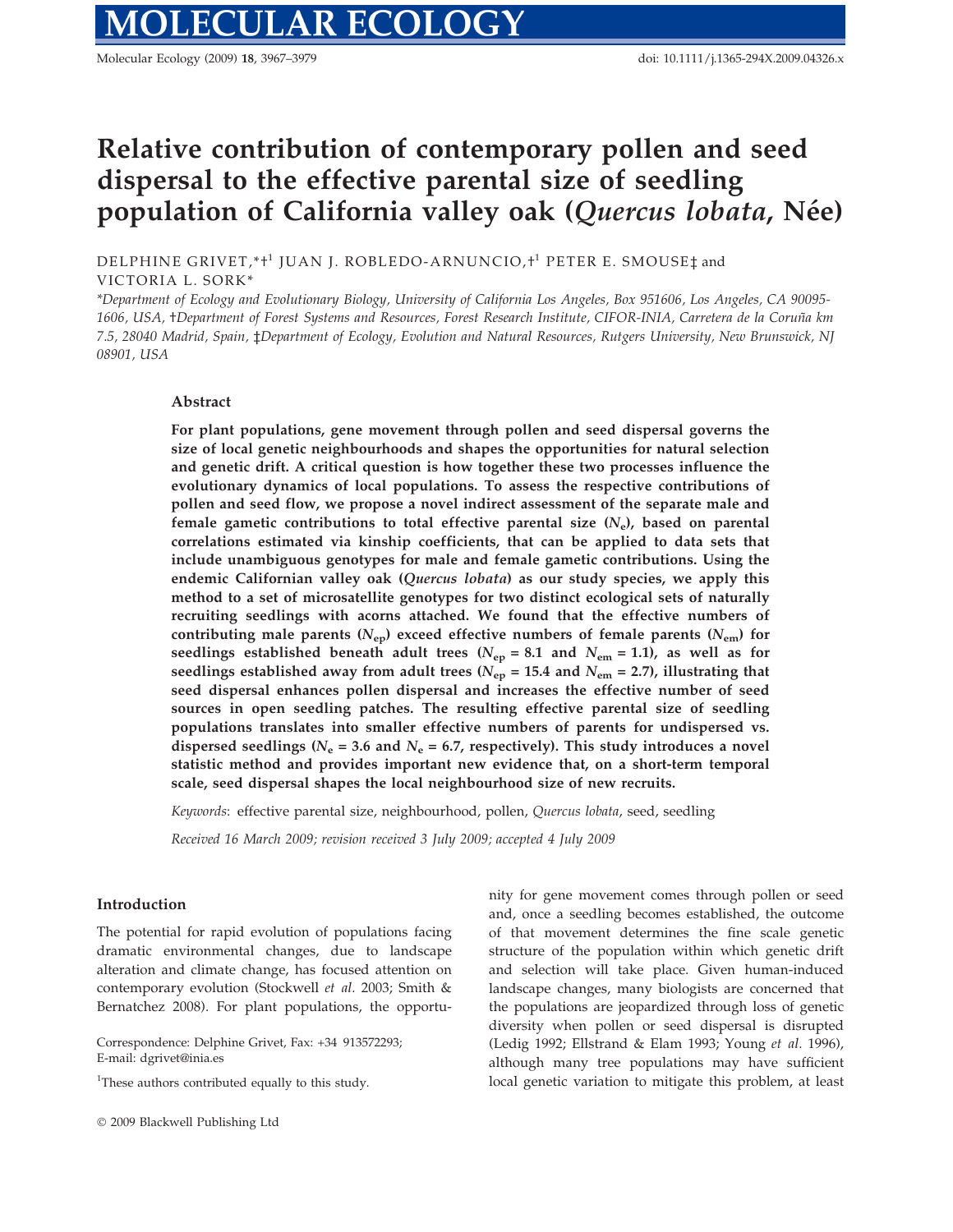for the near term future (Hamrick 2004). Nonetheless, extant populations will be challenged by increased climatic variability, temperature rise, and other environmental changes and the ability to respond to these changes will depend on the amount of local genetic variation in locally subdivided populations.

Sewall Wright (1943, 1946) proposed the concept of neighbourhood size to characterize the extent of population subdivision and to gauge the combined effects of restricted gene flow and genetic drift on spatial genetic subdivision of continuous, uniform populations (isolation-by-distance model; Wright 1969). The neighbourhood size is defined as  $N_b = 4\pi\sigma^2 d$ , where  $\sigma^2$  is the parent–offspring axial dispersal variance and  $d$  is the effective population density. In plant populations,  $\sigma^2$  is a function of the variance of both haploid (pollen) and diploid (seed) dispersal (Crawford 1984a, b), and their respective impacts on neighbourhood size will depend on their respective variances. If both pollen and seed dispersal are restricted, it is clear that the population should show substantial genetic subdivision. If pollen flow is limited but seed dispersal widespread, one would expect that seed dispersal would dilute the genetic structure produced by restricted pollen flow. Conversely, if seed dispersal is restricted, extensive pollen flow might mitigate the impact of seed dispersal on genetic structure. While pollen represents the first phase of gametic dispersal and is responsible for most long-distance gene movement in numerous tree species (Ennos 1994; Petit & Hampe 2006; Dick 2008), dispersal of seed may have a larger impact on the genetic neighbourhood size because this process moves both maternal and paternal gametic genomes (Crawford 1984a, b; Hamilton 1999). In addition, seed dispersal determines the final location of genotypes, which contributes to fine scale genetic structure. However, the extent of its impact is shaped by the interaction of both seed and pollen movements. Therefore, it would be useful to measure their separate and combined influence on population subdivision at the landscape level and to assess their respective impacts on effective population size of naturally dispersed seedling recruits.

Several recent studies have analysed the relative contributions of pollen and seed movements on naturally recruiting seedling and sapling populations. Pollen flow generally exceeds seed flow, as shown in studies using direct (Burczyk et al. 2006; Goto et al. 2006; Bittencourt & Sebbenn 2007; Isagi et al. 2007; Oddou-Muratorio & Klein 2008; Nakanishi et al. 2009) and indirect approaches (Tero et al. 2005; Oddou-Muratorio & Klein 2008). Occasionally, however, seed dispersal is more effective than pollen dispersal (Bacles et al. 2006) or the two processes are comparable, as

shown in one tropical tree species (Hardesty et al. 2006). In the studies so far, the one factor that has not been explored is how pollen and seed dispersal interact with each other. Thus, the next issue to explore is the synergy between pollen and seed movement that structures seedling populations.

The overall objective of this study is to quantify the relative contributions of pollen and seed dispersal to established seedling populations, incorporating the interaction of these two processes. To do so, we introduce a novel approach to demonstrate the respective contributions of pollen and seed to the total effective parental size of the same population of natural recruits. We take advantage of a particularly informative data set, consisting of seedlings (with an attached acorn), to estimate, via parental correlations computed from kinship coefficients, the effective number of mothers  $(N_{\rm em})$  and fathers  $(N_{\rm ep})$  contributing to overall effective parental numbers for natural seedling patches. Our study species is valley oak (Quercus lobata Née), an endemic California tree species that occurs in oak savannah, oak woodland and riparian oak habitats (Pavlik et al. 1991). As in other plant species where the seed remains attached to the seedling, the acorn coexists with the seedling long after germination. Thus, after acorns are dispersed and germinate we can identify the genotype of the maternal seed sources from the maternally inherited pericarp tissue, the genotype of the seedlings from the leaf tissue, and by standard paternal inference, the haploid paternal (pollen) contribution. We compare the maternal and paternal contributions to the effective parental size of discrete demes (patches) of naturally dispersed seedlings, one set established beneath the canopies of adult trees and one set located away from adult trees. These two ecological settings are likely to exhibit different patterns of seedling genetic structure. Most seedlings beneath the adult canopy come from the seed tree above, pollinated by nearby adults; while seedlings in open patches probably result from animal dispersal from multiple seed parents, each pollinated by somewhat distinct sets of paternal parents. We thus expect these two ecological settings to display different values of  $N_{\text{ep}}$ ,  $N_{\text{em}}$ , as well as their combination  $N_{\text{e}}$ .

This study uses an indirect approach (i.e. parental correlations, as introduced by Robledo-Arnuncio et al. 2006) to estimate the respective pollen and seed contributions to effective parentage of a set of naturally dispersed seedlings and to illustrate how the two components determine overall effective parental population size, represented by newly established recruits. Specifically, we have four objectives: (i) to estimate parental correlations within and among seedling patches in order to infer the effective number of parents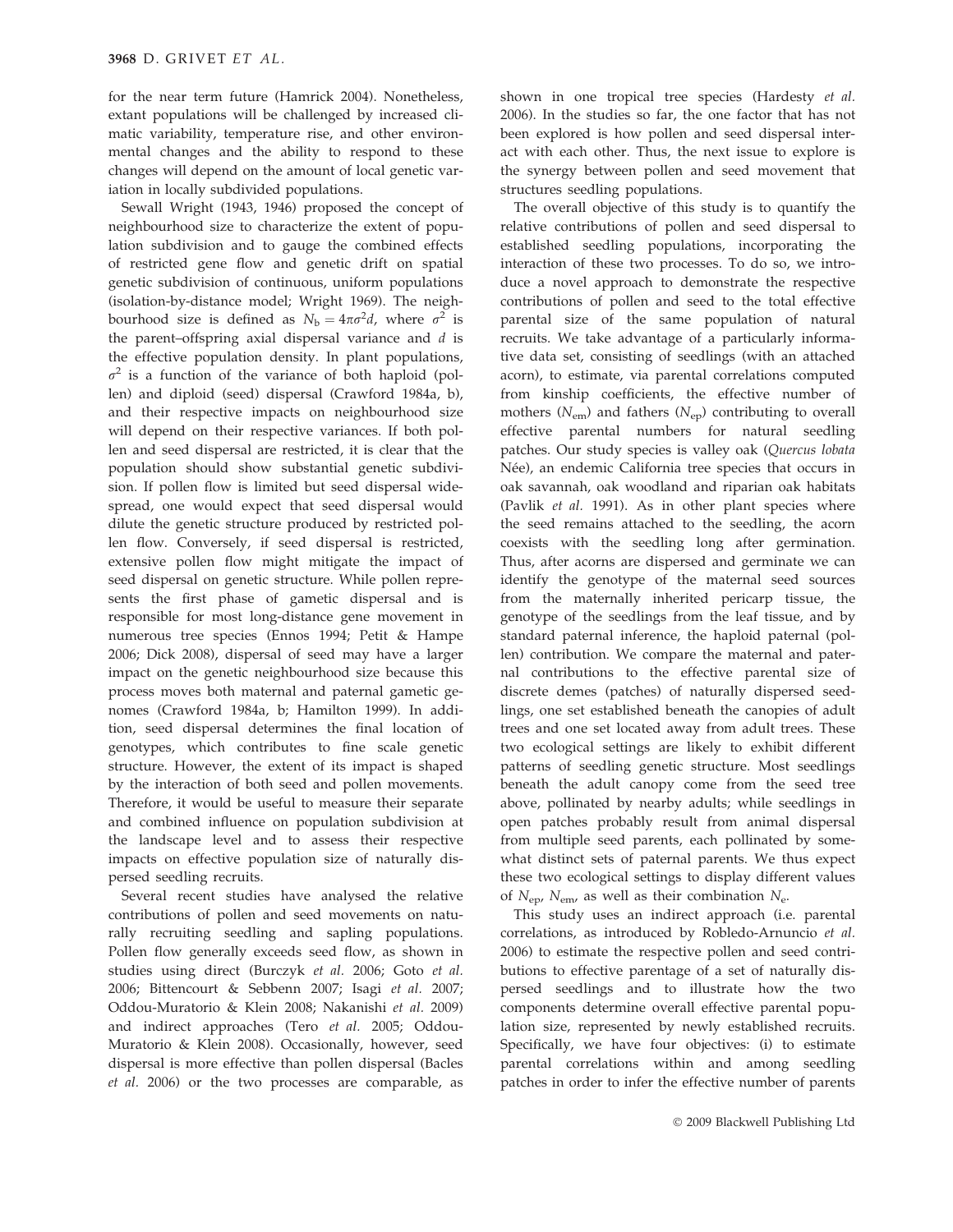of individual seedling patches, using kinship coefficients; (ii) to analyse the respective contribution of effective number of pollen  $(N_{ep})$  and seed  $(N_{em})$  donors to the total parental size  $(N_e)$  for individual seedling patch; (iii) to test whether  $N_{\rm ep}$ ,  $N_{\rm em}$  and  $N_{\rm e}$  computed from parental correlations lead to similar estimates to those indirectly estimated from genetic differentiation among seedling patches; and (iv) to compute  $N_{ep}$ ,  $N_{em}$ and  $N_e$  in two distinct ecological settings: seedlings found in patches beneath seed trees and patches away from potential parent plants.

## Methods

### Study site and study species

Our study site is located at the UC Santa Barbara Sedgwick Reserve in the Santa Ynez Valley (34°42'N, 120"02¢W) of Santa Barbara County (California, USA), which is managed as part of the University of California Natural Reserve System. The study population of valley oak (Quercus lobata) co-occurs with coast live oak (Quercus agrifolia Née) and blue oak (Quercus douglasii Hook and Arn.) within the oak savannah habitat and is situated in a valley along the Figueroa Creek in an area that encompasses about 180 ha  $({\sim}900 \times 2000 \text{ m})$ . This low-density population (1–6 trees per hectare) is composed of centenary adult trees with scattered saplings and juveniles. We have elsewhere reported on pollen dispersal (Sork et al. 2002; Austerlitz et al. 2004, 2007; Pluess et al. 2009), acorn movement by acorn woodpeckers (Grivet et al. 2005), and fine scale genetic structure of a small number of adults (Dutech et al. 2005); all these studies were done in various subareas of the same Figueroa Valley studied here.

Valley oak is wind pollinated with estimates of effective mean pollen dispersal distances ranging from 60–350 m (Sork et al. 2002; Austerlitz et al. 2004, 2007; Pluess et al. 2009). Adult trees produce a massive quantity of acorns every 5–6 years, which was the case in the year of the study (2002). From 2001 to 2008, acorn production was poor (2001, 2003, 2005, 2006) to moderate (2004 and 2008), and seedlings were found solely beneath adult trees, with very few of those surviving. By contrast, during 2002, the year of high acorn production, seedlings were found both beneath adult trees and in areas away from any adults.

Acorns mature in autumn, drop between September and November (VLS personal observation), and germinate without any dormancy period starting in the late fall. A variety of animals disperse the acorns, including mice (Peromyscus spp.), California ground squirrels (Spermophilus beecheyi), scrub jays (Aphelocoma coerulescens) and acorn woodpeckers (Melanerpes formicivorus).

#### Sampling

Following the acorn season of 2002, we collected seedlings with their attached acorns from throughout the Figueroa Creek valley (Fig. 1). A first set was sampled in January 2003, composed of 400 progeny collected from patches directly beneath the canopies of 21 valley oak adults, henceforth designated as 'canopy patches'. In addition, we waited a few months to allow for germination and leaf emergence, after the conditions in the field were optimal to spot the emerging seedlings among the grasses. Then, in March though June 2003, we performed a systematic search of the Figueroa Creek valley to locate dispersed seedlings and found 341 seedlings with their attached acorns, aggregated in five open patches, henceforth designed as 'open patches'.

## DNA extraction and amplification

DNA from the maternally inherited pericarp tissue (Ziegenhagen et al. 2003) and the corresponding



Fig. 1 Localization of the 21 seedling canopy patches (circles with central black dots) and the five seedling patches in open area (ovals), along with the Quercus lobata adult trees (small grey dots) in Figueroa Valley of the UC Santa Barbara Sedgwick Reserve, Santa Ynez, California.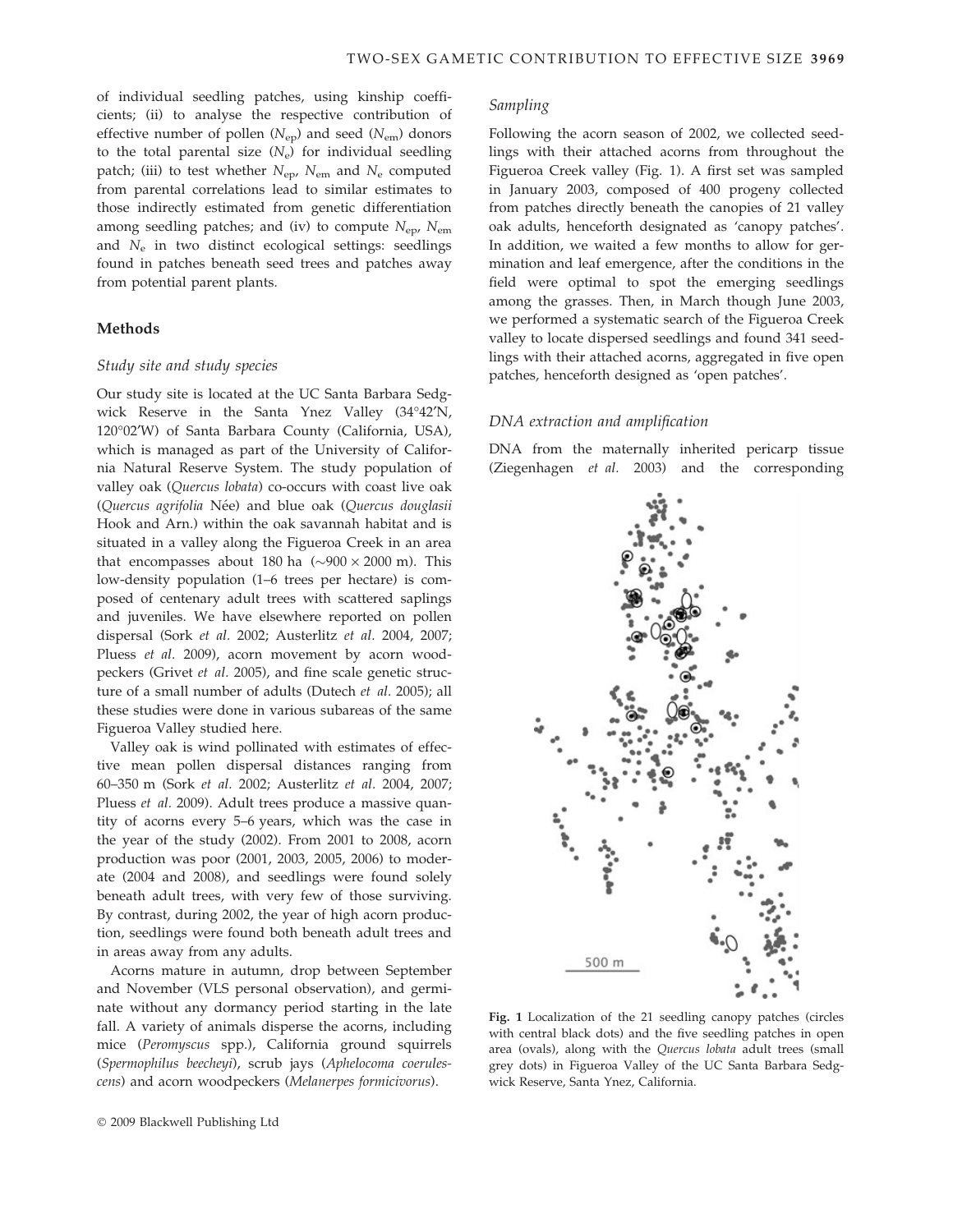biparentally inherited leaf tissue from seedlings were extracted using the DNeasy Plant Mini Kit (Qiagen). For leaf tissue, we started from 100 mg of frozen material and followed the supplier recommendations and the DNA was eluted in 100 µL of water before polymerase chain reaction (PCR) reactions. For the pericarp tissue, we proceeded as described in Grivet et al. (2005), starting from 50 mg of material and eluting the DNA in 50 µL of water before PCR reactions. We amplified both sets of DNA with seven microsatellite pairs: MSQ4 (Dow et al. 1995), QpZAG1/5, QpZAG9, QpZAG36, QpZAG110 (Steinkellner et al. 1997), QrZAG11 and QrZAG20 (Kampfer et al. 1998). Amplifications were conducted with the Qiagen Multiplex PCR kit (Qiagen) in 10  $\mu$ L reaction mixture containing: 2.5  $\mu$ L of diluted DNA, 5 µL of Multiplex PCR Master Mix, 0.4 µL of bovine serum albumin  $10x$ ,  $1 \mu$ L of each primer pair at  $2 \mu$ M,  $1.1 \mu$ L distilled water qsp. PCR reactions were carried out following the conditions reported in Grivet et al. (2005).

# Genotyping

PCR products were run on an ABI 3700 automatic sequencer, and genotyped based on the statistical packages of the UCLA Sequencing and Genotyping Core Facility (for details see, http://www.genetics.ucla.edu/ sequencing/index.php). Each reaction was repeated twice for leaf tissue, and four times for pericarp tissue, to check for genotypic consistency. Due to the low yield of PCR amplification for the pericarp tissue collected from dispersed progeny in June 2003, our samples yielded missing data and genotyping errors as indicated by genetic incompatibilities between pericarp and seedling genotypes.

Missing data can bias the outputs of the genetic structure analyses, so in creating our dataset we used a conservative approach to reduce substantially the number of missing data, with the drawback of reducing our sample size greatly: (i) we only analysed the four best loci (i.e. displaying less missing data) of the pericarp in open patches, and analysed them across all our data sets, namely MSQ4, QpZAG1/5, QpZAG36, QrZAG20 and (ii) we checked the genetic incompatibilities between pericarps and leaf tissue of the same seedlings and zeroed-out the incompatible genotypes (i.e. incompatible alleles were coded as zeros). Taking into account (i) and (ii) our final sample size was 384 seedlings collected beneath 21 adult trees (Table 1, Fig. 1) and 148 seedlings collected in five open patches, away from any adult trees (Table 1, Fig. 1). Male gametic contribution to each seedling was computed using our own programs (available upon request to JJRA). When pericarps and seedlings presented the same heterozygote genotypes, paternal

| Table 1 Sampling summary of acorns and seedlings along      |  |  |  |  |
|-------------------------------------------------------------|--|--|--|--|
| with the percentage of missing data per marker, tissue type |  |  |  |  |
| and ecological setting                                      |  |  |  |  |

|                               | Canopy patch  | Open patch     |
|-------------------------------|---------------|----------------|
| Total number of individuals   | 384           | 148            |
| Number of patches             | 21            | 5              |
| Average individual            | $18.3(11-25)$ | $29.6(20-57)$  |
| per patch (range)             |               |                |
| Missing pericarp data $(\%)$  | 4             | 16             |
| MSQ4                          | 7             | 25             |
| QpZAG1/5                      | 8             | 15             |
| QpZAG36                       | 0             | 21             |
| OrZAG20                       | 1             | $\overline{2}$ |
| Missing pollen data $(\% )$   | 10            | 17             |
| MSQ4                          | 11            | 26             |
| QpZAG1/5                      | 14            | 16             |
| QpZAG36                       | 8             | 22             |
| OrZAG20                       | 5             | 5              |
| Missing seedling data $(\% )$ | 5             | 1              |
| MSQ4                          | 5             | 1              |
| QpZAG1/5                      | 5             | 3              |
| QpZAG36                       | 6             | 1              |
| OrZAG20                       | 4             | 1              |

contribution was inferred by fractionally assigning paternity to each of the two possible alleles according to their posterior likelihood value, given the pollen pool frequencies estimated from the unambiguous cases (as done in Robledo-Arnuncio et al. 2007). A minimum likelihood of 0.60 was required to accept an allele as the paternal candidate. Multilocus number of allele and unbiased gene diversity (Nei 1987) were computed for the different data sets (i.e. ecological settings and tissue type) using FSTAT version 2.9.3.2 (Goudet 2001) (Table 2). Additional information for the seven loci analysed in the adult population in the Figueroa Creek valley is provided in Pluess et al. (2009).

For each data set, maximized for sample size and minimized for missing data, we estimated per cent missing data by counting the number of missing alleles (canopy patches: 122 for pericarp, 148 for pollen, 154 for progeny; open patches: 186 for pericarp, 101 for pollen, 16 for progeny) and dividing by total alleles [canopy patch: 3072 for pericarp and progeny (4 loci•2 alleles•384 individuals) and 1536 for pollen (4 loci•1 allele•384 individuals); open patches: 1184 for pericarp and progeny (4 loci•2 alleles•148 individuals) and 592 for pollen (4 loci•1 allele•148 individuals)] (Table 1). To test the impact of missing data on our analyses, we produced some data sets with additional random missing data (10% and 20% more missing data than our best data set) for the two ecological settings (canopy and open patches) and the three parental contributions (pericarp, pollen and progeny). Simulated data sets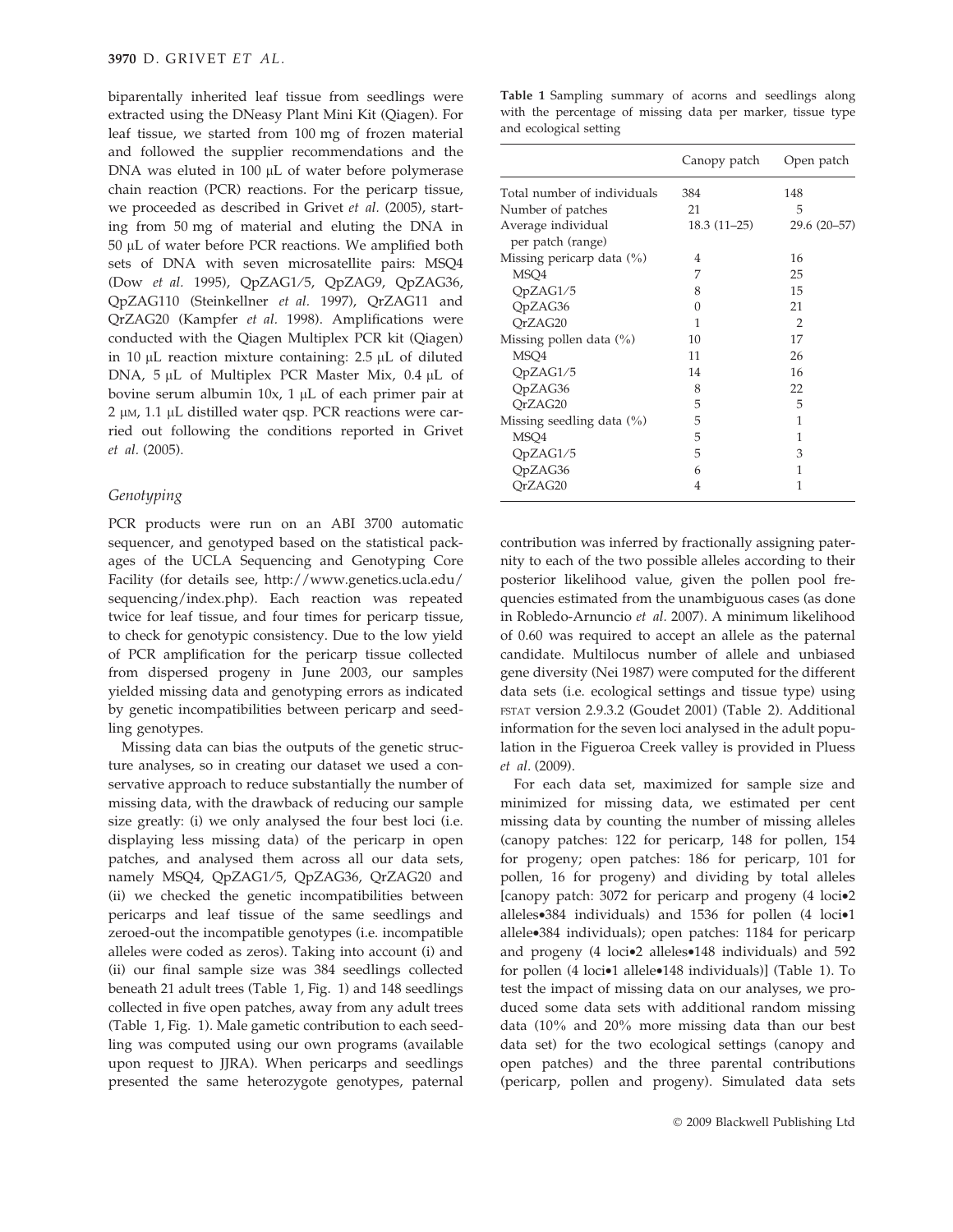Table 2 Multilocus genetic diversity for the 384 seedlings in canopy patches and the 148 seedlings in open patches

|                                                                |       | $N_{\rm a}$ |    |    | Gene diversity |       |       |  |
|----------------------------------------------------------------|-------|-------------|----|----|----------------|-------|-------|--|
| Population N Pericarp Pollen Seedling Pericarp Pollen Seedling |       |             |    |    |                |       |       |  |
| Canopy patch                                                   |       |             |    |    |                |       |       |  |
| 1                                                              | 16    | 8           | 21 | 24 | 0.500          | 0.705 | 0.725 |  |
| $\overline{2}$                                                 | 19    | 7           | 16 | 18 | 0.375          | 0.592 | 0.565 |  |
| 3                                                              | 18    | 7           | 27 | 30 | 0.375          | 0.665 | 0.615 |  |
| $\overline{4}$                                                 | 15    | 6           | 16 | 18 | 0.250          | 0.683 | 0.558 |  |
| 5                                                              |       | 14 12       | 15 | 20 | 0.584          | 0.651 | 0.668 |  |
| 6                                                              | 25    | 7           | 24 | 26 | 0.375          | 0.711 | 0.632 |  |
| 7                                                              | 18    | 6           | 17 | 22 | 0.250          | 0.701 | 0.503 |  |
| 8                                                              | 18    | 8           | 17 | 21 | 0.500          | 0.513 | 0.621 |  |
| 9                                                              | 19    | 7           | 26 | 27 | 0.375          | 0.725 | 0.629 |  |
| 10                                                             | 11    | 8           | 16 | 20 | 0.500          | 0.605 | 0.683 |  |
| 11                                                             | 13    | 7           | 15 | 17 | 0.375          | 0.631 | 0.588 |  |
| 12                                                             | 16    | 6           | 19 | 22 | 0.250          | 0.630 | 0.538 |  |
| 13                                                             | 16    | 8           | 20 | 22 | 0.388          | 0.698 | 0.607 |  |
| 14                                                             | 20    | 9           | 16 | 19 | 0.495          | 0.627 | 0.627 |  |
| 15                                                             | 16    | 6           | 13 | 14 | 0.250          | 0.391 | 0.326 |  |
| 16                                                             | 19    | 8           | 21 | 26 | 0.499          | 0.657 | 0.752 |  |
| 17                                                             | 18    | 8           | 19 | 22 | 0.500          | 0.616 | 0.640 |  |
| 18                                                             | 23    | 6           | 24 | 26 | 0.022          | 0.606 | 0.440 |  |
| 19                                                             | 20    | 7           | 19 | 19 | 0.375          | 0.626 | 0.547 |  |
| 20                                                             | 19    | 6           | 23 | 24 | 0.250          | 0.659 | 0.527 |  |
| 21                                                             | 13    | 5           | 19 | 20 | 0.125          | 0.632 | 0.476 |  |
| Average 17                                                     |       | 7           | 19 | 22 | 0.362          | 0.634 | 0.584 |  |
| Open patch                                                     |       |             |    |    |                |       |       |  |
| 1                                                              |       | 27 20       | 27 | 29 | 0.696          | 0.752 | 0.739 |  |
| $\overline{2}$                                                 |       | 22 12       | 13 | 15 | 0.449          | 0.424 | 0.468 |  |
| 3                                                              |       | 57 22       | 34 | 35 | 0.705          | 0.712 | 0.775 |  |
| $\overline{4}$                                                 |       | 21 12       | 20 | 21 | 0.574          | 0.703 | 0.654 |  |
| 5                                                              | 20 11 |             | 18 | 20 | 0.501          | 0.584 | 0.581 |  |
| Average 29 15                                                  |       |             | 22 | 24 | 0.585          | 0.635 | 0.643 |  |

N, number of samples;  $N_a$ , number of alleles; unbiased gene diversity (Nei 1987).

with additional missing data yielded parental correlation estimates (see definitions below) close to those corresponding to our best data set (relative difference between 0.1% and 5% in most cases; maximum relative difference of 10%). In addition, none of the analyses resulted in different inferences than the findings reported here. Thus, the level of missing data reported here does no bias our results.

# Statistical analyses

We used an indirect approach, based on kinship coefficients, to estimate the effective parental size of seedling populations. Our procedure is indirect in that it does not employ genetic parentage assignments. Although kinship analyses may give less precise estimates than parentage analyses when the number of loci is low, they do not require exhaustively genotyping the parental population, representing an useful alternative when the spatial scale of analysis is large or when adult sampling is difficult.

# Definitions of parentage correlations and effective parental numbers

Effective population size  $(N_e)$  is an important parameter in evolutionary genetics because it influences the rate of inbreeding and loss of genetic variation, as well as the efficiency of natural selection in adaptively shaping the local gene pool. Estimating the current effective population size in natural populations with genetic data is not without its difficulties, and we propose here an original approach to evaluate the number of effective mothertrees ( $N_{\rm em}$ ) and father-trees ( $N_{\rm ep}$ ) that contribute to naturally established seedling patches. This approach characterizes the parental structure of seedling patches in terms of average probabilities of paternal and maternal identity for pairs of seedlings. Specifically, we define the following parentage correlations:

- $Q_w^m$  (correlation of maternity within a patch): probability that two randomly drawn seedlings from a patch have been dispersed from the same mother.
- $Q^P_w$  (correlation of paternity within a patch): probability that two randomly drawn seedlings from a patch have been sired by the same father.
- $Q_b^m$  (correlation of maternity among patches): probability that two randomly drawn seedlings from two different patches have been dispersed from the same mother.
- $Q_{b}^{p}$  (correlation of paternity among patches): probability that two randomly drawn seedlings from two different patches have been dispersed from the same father.
- $Q_w^{mp}$  (cross-parental correlation within a patch): probability that two randomly drawn seedlings from a patch show a cross-parental match, i.e. the mother of the first is the father of the second, or vice versa.
- $Q_{\rm b}^{\rm mp}$  (cross-parental correlation among patches): probability that two randomly drawn seedlings from two different patches show a cross-parental match, i.e. the mother of the first is the father of the second, or vice versa.

Using the first two quantities above, we additionally defined the effective number of mothers per seedling patch  $(N_{em})$  as the inverse of the probability of maternal identity within a patch,  $N_{\text{em}} = 1/Q_{\text{w}}^{\text{m}}$ , and the effective number of fathers per seedling patch  $(N_{ep})$  as the inverse of the probability of paternal identity within a patch:  $N_{ep} = 1/Q_w^p$ .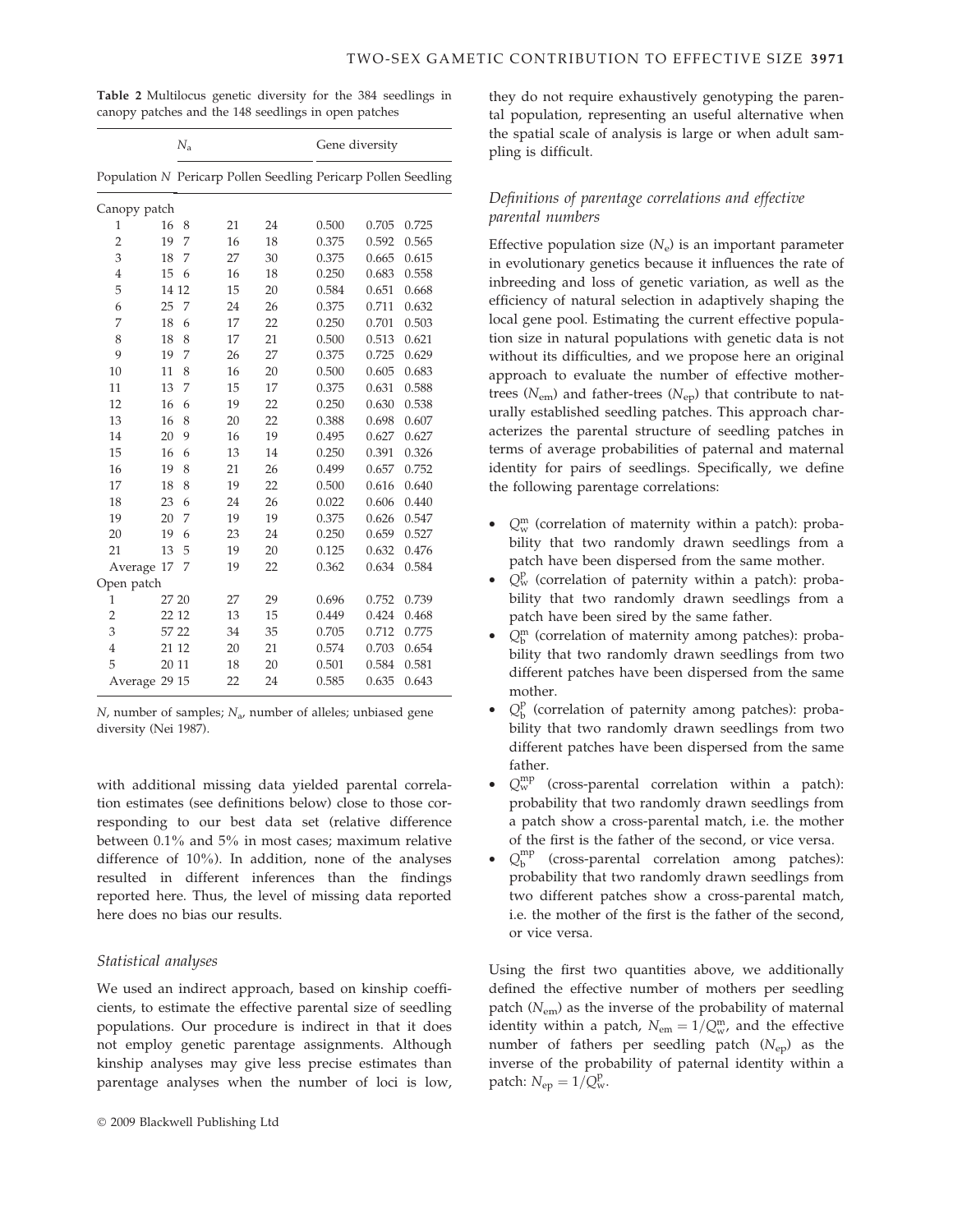# Effective seedling patch size as a function of effective parental numbers

In order to quantify the relative contribution of pollen and seed to the effective parental size of seedling patches, we derived a formal relationship between the total effective patch size,  $N_e$ , and the parental correlations within patches  $(Q_w^m, Q_w^p$  and  $Q_w^{mp}$ ). We define  $N_e$  as the reciprocal of  $q$ , the probability of coalescence in the previous generation of two randomly sampled genes within a patch:  $N_e = 1/2q$ . This can be regarded as an instantaneous inbreeding effective patch size, with the factor of two yielding an effective number of diploid individuals, instead of an effective number of genes. It can also be interpreted as the effective number of parents contributing to the seedling patch, i.e. the idealized number of individuals mating and dispersing seeds at random, the descendants of which would exhibit an associated q probability equal to that observed.

To calculate the expectation of  $q$ , as a function of parental correlations, we compute the coalescence probabilities of two randomly sampled genes within a patch, depending on whether they came via two female gametes, two male gametes, or one of each. The probability of randomly sampling two maternally inherited genes from a set of diploid individuals is ¼; the probability that they come from the same mother is  $Q_w^m$ ; the probability that they coalesce, given that they came from the same mother is  $\frac{1}{2}$ ; and the probability that they coalesce, given that they come from different mothers is zero. The joint probability that two randomly sampled genes within a patch are both maternally inherited and that they coalesce in the previous generation is  $[Q_w^m/2 + (1 - Q_w^m) \cdot 0]/4 = Q_w^m/8$ . Similarly, the joint probability that two randomly sampled genes within a patch are both paternally inherited and that they coalesce in the previous generation is  $Q_w^p/8$ . Finally, the probability that two randomly sampled genes from a diploid population are one maternally and one paternally inherited is ½ and the probability that they come from the same individual is  $Q_{\rm w}^{\rm mp}$ ; using similar logic to that above, the joint probability that two randomly sampled genes within a patch are one paternally and one maternally inherited and that they coalesce in the previous generation is  $Q_{\rm w}^{\rm mp}/4$ . Adding the three possible ways of inheritance of two genes that coalesce in the previous generation, we have

$$
q = \frac{Q_{\rm w}^{\rm m}}{8} + \frac{Q_{\rm w}^{\rm p}}{8} + \frac{Q_{\rm w}^{\rm mp}}{4} = \frac{Q_{\rm w}^{\rm m} + Q_{\rm w}^{\rm p} + 2Q_{\rm w}^{\rm mp}}{8},
$$
 (eqn 1)

and thus

$$
N_{\rm e} \equiv \frac{1}{2q} = \frac{4}{Q_{\rm w}^{\rm m} + Q_{\rm w}^{\rm p} + 2Q_{\rm w}^{\rm mp}},
$$
 (eqn 2)

which represents the desired relationship between effective patch size (or effective number of parents) and maternal and paternal correlations.

In the particular case that cross-parental correlations within patches are negligible  $(Q_w^{mp} \approx 0)$ , we would have

$$
N_{\rm e} \approx \frac{4}{Q_{\rm w}^{\rm m} + Q_{\rm w}^{\rm P}} = \frac{4 N_{\rm em} N_{\rm ep}}{N_{\rm em} + N_{\rm ep}}.\tag{eqn\ 3}
$$

This formula is, without cross-parental correlations, our effective parental number  $N_e$  and it exhibits the same relationship with  $N_{\text{em}}$  and  $N_{\text{ep}}$  as the classical relationship between effective population size and effective numbers of the two sexes (Wright 1931). Note that estimates of  $N_e$  obtained using eqn 3 (i.e. when  $Q_w^{\text{mp}} \approx 0$ ) may (in principle) differ substantially from those expected from eqn 2. As an example, if  $Q_w^m = 0.5$ ,  $Q_w^{\text{p}} = 0.1$  and  $Q_w^{\text{mp}} = 0.05$ , eqn 2 would predict  $N_e = 5.7$ , while eqn 3 would overestimate this number by 17% (with  $N_e = 6.7$ ). The overestimation of  $N_e$ would reach 33% for  $Q_w^{mp} = 0.1$  and the same values of  $Q_w^m$  and  $Q_w^p$ .

## Estimation of parentage correlations from genetic data

Given the combined pericarp-leaf assay, we used the maternally inherited diploid pericarp genotypes and extracted the paternal haplotype of each seedling, which also allowed us to decompose the diploid leaf genotype of each seedling into its two gametic phases, the corresponding maternal and paternal haplotypes received from its parents, which we can use to estimate the cross-parental correlations  $Q_w^{mp}$  and  $Q_b^{mp}$ . Following logic analogous to that in Hardy et al. (2004), we estimated parental correlations by averaging kinship coefficients  $(F_{ii})$  among particular pairs  $(i, j)$  of seedling haplotypes or genotypes. As in Hardy et al. (2004), we used the kinship coefficient given by Loiselle et al. (1995), using the target sample (i.e. canopy and open patches) as the reference population to estimate allelic frequencies. Note that this method assumes that parents are unrelated. If parents were related, kinship coefficients would tend to overestimate parental correlations. In particular, we estimated:

- $Q_w^m$ : as twice the average  $F_{ij}$  over all the within-patch maternal pericarp genotype pairs.
- $Q_w^{\text{P}}$ : as twice the average  $F_{ij}$  over all the within-patch paternal haplotype pairs.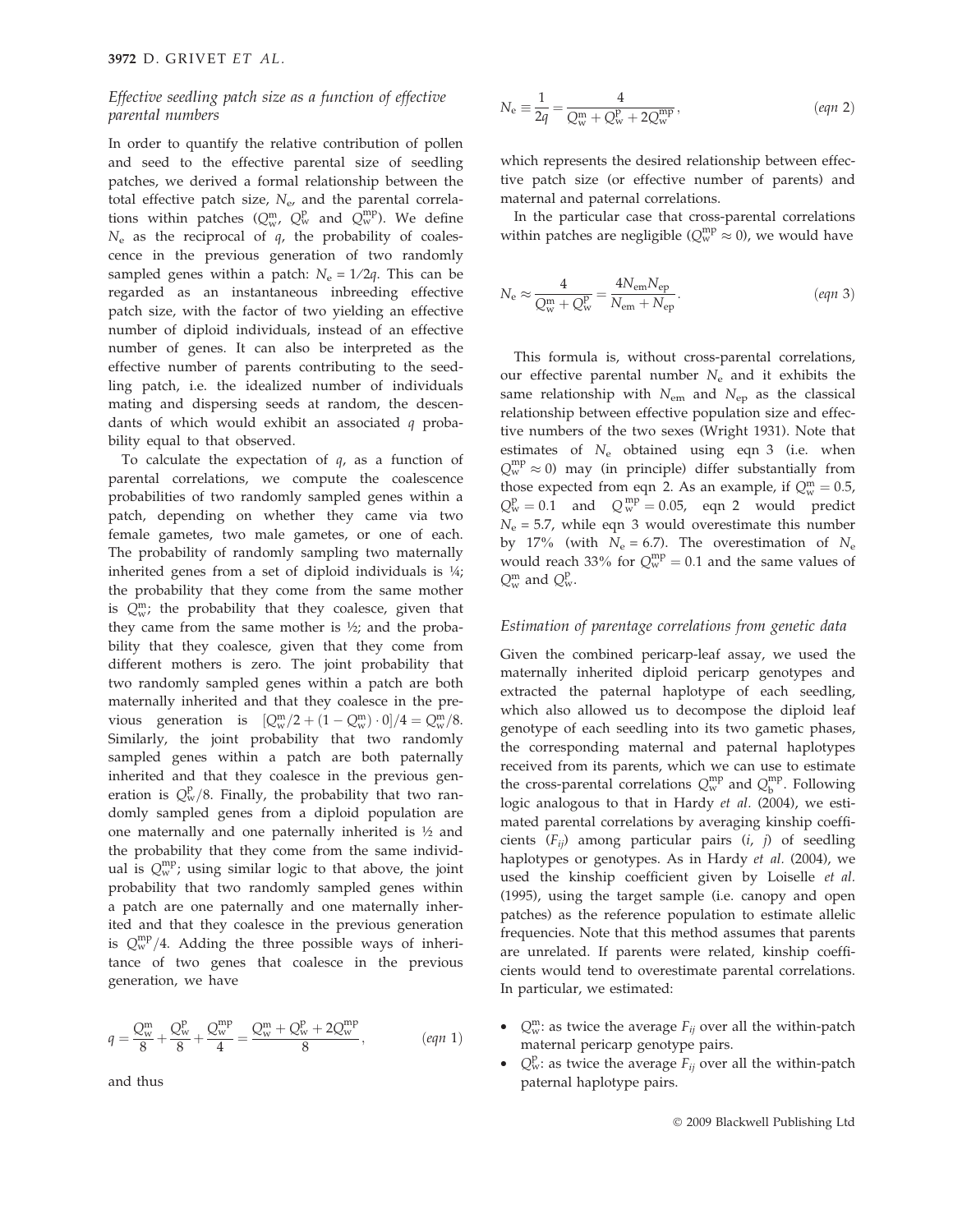- $Q_{\rm b}^{\rm m}$ : as twice the average cross-patch  $F_{ij}$  between pairs of maternal pericarp genotypes (one from each patch).
- $Q_{b}^{p}$ : as twice the average cross-patch  $F_{ij}$  between pairs of paternal haplotypes (one from each patch).
- $Q_w^{mp}$ : as twice the average cross-parent  $F_{ij}$  between maternal–paternal gametic phase pairs of seedling within patches. That is, since we need to estimate the average probability that the father of one seedling is the mother of a second seedling, we compute twice the average  $F_{ij}$  between the maternal gametic phase of a seedling and the paternal gametic phase of another (and vice versa).
- $Q_{\rm b}^{\rm mp}$ : as twice the average cross-patch, cross-parent  $F_{ij}$ -between maternal–paternal gametic phase pairs (one from each patch). That is, we compute twice the average  $F_{ij}$  between the paternal gametic phase of a seedling (from one patch) and the maternal gametic phase of another (from another patch).

To estimate  $N_e$ (patch), we simply inserted the genetic estimates of  $Q_w^m, Q_w^p, Q_w^{mp}$  into eqn 2.

# Relationship between  $F_{ST}$ -statistics and effective parental numbers

An alternative procedure to estimate  $N_{\rm em}$  and  $N_{\rm ep}$  from the combined pericarp-leaf assay would be, following Austerlitz & Smouse (2001), to perform an analysis of molecular variance (Excoffier et al. 1992) to compute  $F_{ST}$ (maternal) on maternal pericarp genotypes and  $F_{ST}$ (paternal) on the extracted paternal haplotypes. Assuming noninbred and unrelated parents, as we also did for the kinship-coefficient approach, we have the following expectations (Austerlitz & Smouse 2001):

$$
F_{ST}(\text{material}) = \frac{Q_w^{\text{m}} - Q_b^{\text{m}}}{2 - Q_b^{\text{m}}}
$$
 (eqn 4)

$$
F_{ST}(\text{patternal}) = \frac{Q_w^P - Q_b^P}{2 - Q_b^P}.
$$
 (eqn 5)

If parental correlations among patches were negligible  $(Q_b^m \approx Q_b^p \approx 0)$ , we could then obtain  $N_{em}$  =  $1/Q_w^m \approx 1/2F_{ST}$  (maternal) and  $N_{ep} = 1/Q_w^p$  $1/Q_{\rm w}^{\rm p} \approx$  $1/2F<sub>ST</sub>$  (paternal). Note that this alternative approach, as opposed to that based on kinship coefficients, relies on ignoring parental correlations between patches; moreover, it does not allow estimating either the latter nor cross-parental correlations within and among patches.

Finally, measuring genetic differentiation among seedling patches, using diploid progeny genotypes derived from seedling leaf tissue,  $F_{ST}$ (progeny), might be useful to estimate the effective patch size  $N_e$  when lacking a combined pericarp-leaf genetic assay. The expected differentiation among patches can be written (Slatkin 1991):

$$
F_{ST}(\text{progeny}) = \frac{f_s - f_t}{1 - f_t} = 1 - \frac{h_s}{h_t},
$$
 (eqn 6)

where  $f_s$  and  $f_t$  are the probabilities of identity in state (IIS) of two genes within and among patches, respectively, and where  $h_s = 1 - f_s$  and  $h_t = 1 - f_t$  are the gene diversities within and among patches, respectively. We will compute here the probabilities of non-IIS of two randomly sampled genes within a patch as a function of parental correlations and, as we did before for coalescence probabilities, we will consider separately whether they came via two female gametes, two male gametes, or one of each. The probability of randomly sampling two maternally inherited genes from a set of diploid individuals is ¼; the probability that they come from the same mother is  $Q_w^m$ ; the probability that they are different given that they come from the same mother is  $h_i/2$ , with  $h_i = 1 - f_i$ , where  $f_i$  is the probability of IIS of two genes within an individual; and the probability that they are different given that they come from different mothers is  $h_p = 1 - f_p$ , with  $f_p$  being the probability of IIS of two genes from the whole population. We discover that the joint probability that two randomly sampled genes within a patch are both maternally inherited and that they are not IIS is  $[Q_w^m h_i/2 + (1 - Q_w^m)h_p]/4$ . Analogously, the joint probability that two randomly sampled genes within a patch are both paternally inherited and that they are not IIS is  $[Q_w^p h_i/2 + (1 + Q_w^p)h_p]/4$ , and the joint probability that two randomly sampled genes within a patch are one paternally and one maternally inherited and that they are not IIS is  $[Q_w^{mp}h_i/2 + (1 - Q_w^{mp})h_p]/2$ . The gene diversity within a patch is thus

$$
h_{s} = \frac{1}{4} \left[ \frac{Q_{w}^{m}}{2} h_{i} + (1 - Q_{w}^{m}) h_{p} \right] + \frac{1}{4} \left[ \frac{Q_{w}^{p}}{2} h_{i} + (1 - Q_{w}^{p}) h_{p} \right] + \frac{1}{2} \left[ \frac{Q_{w}^{m p}}{2} h_{i} + (1 - Q_{w}^{m p}) h_{p} \right].
$$
\n(eqn)

If we assume that adult individuals are not inbred, we have  $h_i = h_p$  and eqn 7 simplifies to

$$
h_{s} = h_{p} \left[ \frac{1}{4} \left( 1 - \frac{Q_{w}^{m}}{2} \right) + \frac{1}{4} \left( 1 - \frac{Q_{w}^{p}}{2} \right) + \frac{1}{2} \left( 1 - \frac{Q_{w}^{mp}}{2} \right) \right].
$$
  
(eqn 8)

Using similar reasoning for  $h_s$ , we obtain an expression for gene diversity among patches: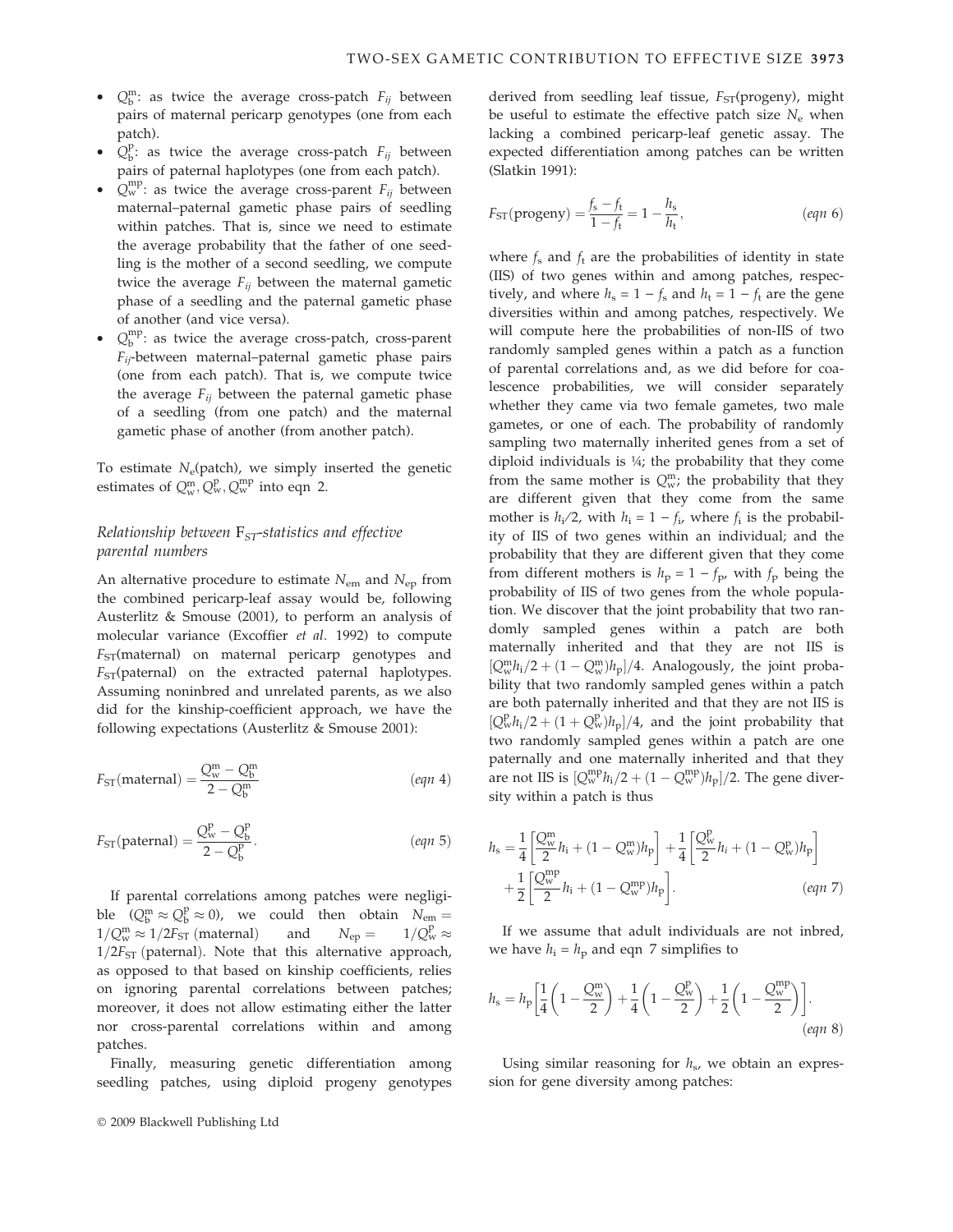$$
h_{\rm t} = h_{\rm p} \left[ \frac{1}{4} \left( 1 - \frac{Q_{\rm b}^{\rm m}}{2} \right) + \frac{1}{4} \left( 1 - \frac{Q_{\rm b}^{\rm p}}{2} \right) + \frac{1}{2} \left( 1 - \frac{Q_{\rm b}^{\rm mp}}{2} \right) \right]
$$
\n(eqn 9)

Replacing eqns 8 and 9 in eqn 6 and doing some algebra yields:

$$
F_{ST}(programy) = \frac{Q_w^m + Q_b^p - Q_b^m - Q_b^p + 2Q_w^{mp} - 2Q_b^{mp}}{8 - Q_b^m - Q_b^p - 2Q_b^{mp}}.
$$
  
(eqn 10)

In the special case that cross-parental and parental correlations among patches are negligible  $(Q_b^m \approx Q_b^p \approx$  $Q_b^{\text{mp}} \approx 0$ , we would have

$$
\frac{1}{2\textit{F}_{ST}(program)} \approx \frac{4}{Q^m_w + Q^p_w + 2Q^{mp}_w} = N_e. \tag{eqn\ 11}
$$

That is,  $F_{ST}$ (progeny) would approximate the probability of coalescence in the previous generation of two genes within a patch under the assumptions of: (i) no adult inbreeding and (ii) negligible parental and crossparental correlations among patches. Note once more, however, that if we were in the more favourable position of being able to estimate parental correlations within patches  $(Q_w^m, Q_w^p$  and  $Q_w^{mp})$  with kinship coefficients, as we will be if a combined pericarp-leaf assay is available, we could actually estimate  $N_e$  using eqn 2, without relying on assumption (ii) above. Positive parametric values of parental and/or cross-parental correlations among patches will result in overestimates of  $N_e$ using eqn 11.

Computer programs to calculate the parental correlations described in this paper are available from the authors upon request to JJRA.  $F_{ST}$ -statistics were computed as weighted averages across loci, using Arlequin 3.1 (Schneider et al. 2000).

#### Results

We found an effective number of males  $(N_{ep})$  that was obviously larger than the effective number of females (Nem) contributing to any single patch of dispersed oak seedlings, for both the canopy and open patches (Table 3). At the within-patch level, the estimated maternal correlation  $(Q_w^m)$  was 0.879 for canopy patches, indicating that almost 90% of seedling pairs below tree crowns were maternal half-sibs, while the estimated maternal correlation  $(Q_w^m)$  for open patch recruits was only 0.365. The estimated paternal correlations  $Q_w^p$ (0.123 for canopy patches and 0.065 for open patches, respectively) are substantially lower than the corre-

Table 3 Summary of the statistics computed to estimate the effective parental number  $(N_e)$ , and the effective number of mothers ( $N_{\text{em}}$ ) and fathers ( $N_{\text{ep}}$ ) for the two seedling data sets (canopy patch vs. open patch) and for two statistical approaches (kinship coefficient vs.  $F_{ST}$ )

|                                                                                                                                               | Canopy patch | Open patch |
|-----------------------------------------------------------------------------------------------------------------------------------------------|--------------|------------|
| Kinship coefficient                                                                                                                           |              |            |
| $Q_w^m$                                                                                                                                       | 0.879        | 0.365      |
| $Q_{\rm w}^{\rm p}$                                                                                                                           | 0.123        | 0.065      |
| $Q_{\rm b}^{\rm m}$                                                                                                                           | $-0.041$     | $-0.059$   |
| $Q_{\rm b}^{\rm p}$                                                                                                                           | $-0.007$     | $-0.014$   |
| $Q_{\rm w}^{\rm \bar mp}$                                                                                                                     | 0.052        | 0.085      |
| $Q_{\rm h}^{\rm mp}$                                                                                                                          | $-0.026$     | $-0.052$   |
| $N_{\rm em} = 1/Q_{\rm nr}^{\rm m}$                                                                                                           | 1.137        | 2.742      |
| $N_{\rm ep} = 1/Q_{\rm w}^{\rm p}$                                                                                                            | 8.099        | 15.409     |
| $N_e = \frac{4}{Q_{\dots}^m + Q_{\dots}^p + 2Q_{\dots}^{mp}}$                                                                                 | 3.616        | 6.667      |
| $FST$ -statistics                                                                                                                             |              |            |
| $F_{ST}$ maternal (pericarp)                                                                                                                  | 0.439        | 0.197      |
| $F_{ST}$ paternal (pollen)                                                                                                                    | 0.060        | 0.024      |
| $F_{ST}$ progeny (seedling)                                                                                                                   | 0.137        | 0.087      |
| $Q_{\rm w}^{\rm m} \approx 2 F_{\rm ST}$                                                                                                      | 0.878        | 0.394      |
| $O_{\rm w}^{\rm p} \approx 2 F_{\rm ST}$                                                                                                      | 0.121        | 0.047      |
| $N_{\rm em} \approx 1/2F_{\rm ST}$                                                                                                            | 1.139        | 2.541      |
|                                                                                                                                               | 8.289        | 21.177     |
| $\begin{array}{c} N_{\rm ep} \approx 1/2 F_{\rm ST} \\ N_{\rm e} \approx \frac{4 N_{\rm em} N_{\rm ep}}{N_{\rm em} + N_{\rm en}} \end{array}$ | 4.006        | 9.076      |

Q, parentage correlations; w, within patch; b, between patch; m, maternal; p, paternal; mp, cross-parental.

sponding maternal  $Q_w^m$  estimates; recruits were produced by more fathers than mothers for either type of patch. The  $Q_w^m$  and  $Q_w^p$  estimates translate into  $N_{\text{em}}$  = 1.137 seed parents and  $N_{\text{ep}}$  = 8.099 pollen parents for the average canopy patch and into  $N_{\rm em}$  = 2.742 and  $N_{ep}$  = 15.409 for recruits sampled in the average open patch. Estimates of  $Q_{\rm w}^{\rm mp}$  (0.052 for canopy patches and 0.085 for open patches, respectively) reflect some degree of cross-parental correlation (i.e. the mother of one seedling is the father of a second), within a single patch, interpretable as the result of the physical proximity of the maternal and paternal parents for a given patch. Because the effective numbers of both maternal and paternal parents were higher for open patches, the effective patch sizes (effective numbers of parents contributing to the patches) were higher for open patches ( $N_e = 6.667$ ; eqn 2) than for canopy patches  $(N_e = 3.616;$  eqn 2). The two-sex value of  $N_e$  is, as expected, intermediate between those of maternal and paternal contributions, reflecting the impact of both seed and pollen flow on effective parental size of seedling patches.

At the among-patch level, all the estimates  $(Q_{\text{b}}^{\text{m}}, Q_{\text{b}}^{\text{p}}$  and  $Q_{\text{b}}^{\text{mp}})$  are slightly below zero for the two seedling data sets, which translates into no maternal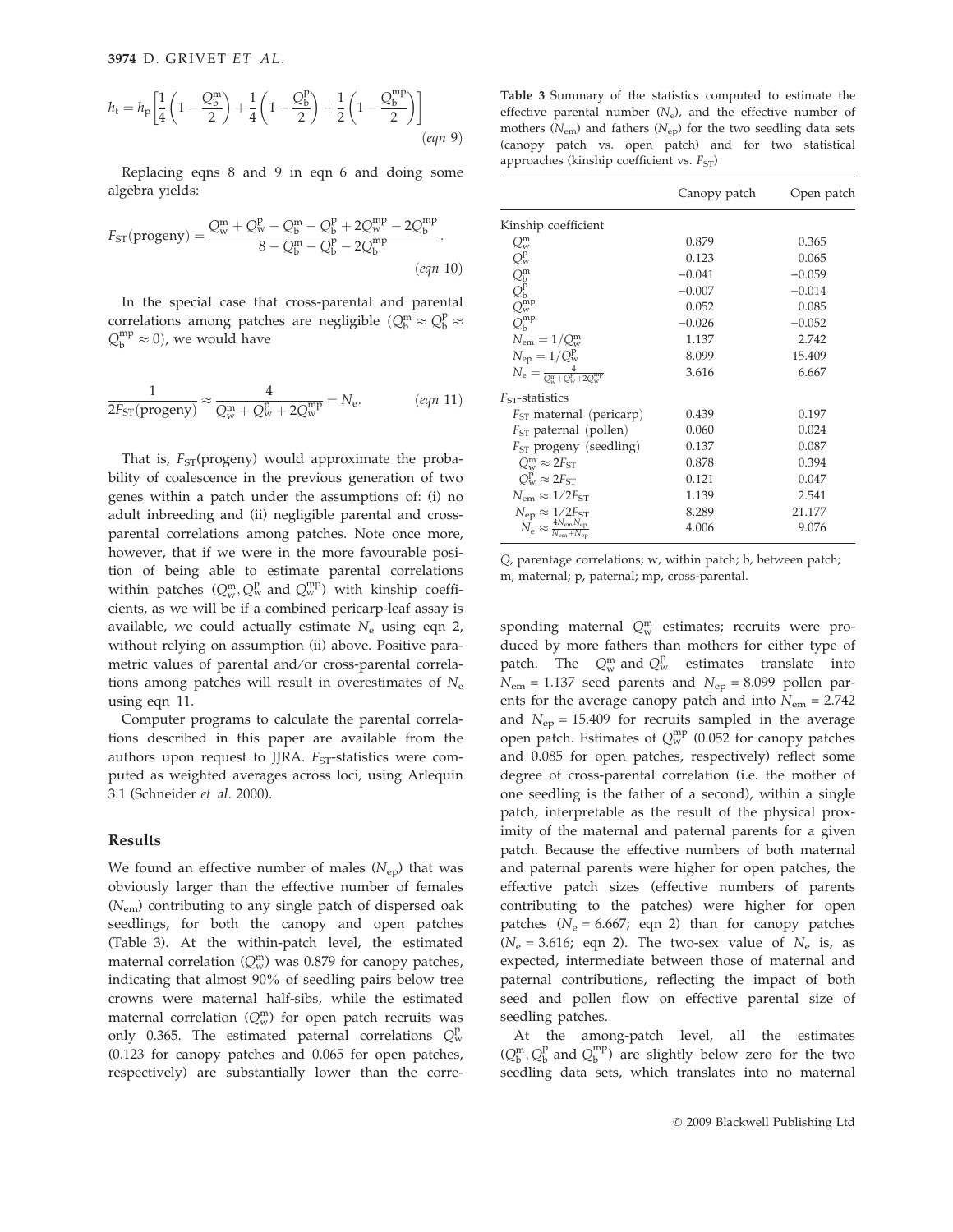or paternal sharing across patches, as well as no cross-parental correlation. This finding means that we are not seeing any sharing of parents between patches, regardless of their degree of seed dispersal. Thus, seedlings from different patches were respectively dispersed and sired by distinct maternal and paternal sources. This finding suggests that the average interpatch distances for both data sets (mean inter-canopy patch distance  $\approx$  520 m; mean inter-open patch distance  $\approx$  1085 m) are larger than the scale of dispersal. We cannot discount the remote possibility, however, that estimation errors associated with kinship coefficients might have precluded detecting small positive parametric values of  $Q_b^m, Q_b^p$  or  $Q_b^{mp}$ . Indeed, since kinship coefficients were computed using the sample allele frequencies as the reference population, kinship estimates between seedling pairs that are less related than average may exhibit negative biases (Robledo-Arnuncio et al. 2006), which might result in underestimates of  $Q_{\rm b}^{\rm m}, Q_{\rm b}^{\rm p}$  or  $Q_{\rm b}^{\rm mp}$ , were their parametric value very small.

It is useful to quantify spatial genetic structure and to check the theoretical relationship between parentage correlations and gene diversities within and among patches (eqn 10). The computation of  $F_{ST}$ (progeny), based on the diploid genotypes of established seedlings, revealed a higher genetic structure for seedling canopy patches  $[\hat{F}_{ST}(program) = 0.137]$  than for seedlings in open patches  $[\vec{F}_{ST}(program) = 0.087]$  (Table 3), confirming the lower level of gene flow into seedling patches located beneath tree canopies suggested by parentage correlations. These observed values matched quite closely the theoretical expectations, as a function of paternal and maternal correlations (eqn 10), which predict  $F<sub>ST</sub>$ -values of 0.146 and 0.095 for canopy and open patches, respectively. Additionally we found higher  $F_{ST}$ for seed than for seedling than for pollen, which translates into  $N_{\text{em}} < N_{\text{e}} < N_{\text{ep}}$  for both seedling data sets, the same ranking that was revealed by estimates based on kinship coefficients (Table 3). However, although estimates of effective parental numbers derived from  $F_{ST}$  statistics (eqn 4) were quite close to those obtained from kinship coefficients in the case of  $N_{\text{em}}$ , they were about 40% larger for  $N_{ep}$  and  $N_e$  in open patches (Table 3).

Overall our results reflect more extensive gene flow by pollen than by seeds into a given patch, and larger numbers of both paternal and maternal sources contributing to open than to canopy patches. In valley oak, despite the fact that pollen movement is relatively extensive, seed dispersal is sufficiently restricted to reduce total effective parental numbers substantially, thus tending to enforce a considerable level of local genetic structure.

# $©$  2009 Blackwell Publishing Ltd

#### Discussion

The findings of this study illustrate why limited seed dispersal has such a strong impact on local genetic structure, despite the fact that valley oak, like many tree species, has the potential for long distance pollen flow. The evidence is compelling because we decompose the genetic structure of a newly recruited seedling population into male and female gametic contributions, using the exact same set of individuals. Given our previous studies of this oak population on pollen flow (Sork et al. 2002; Austerlitz et al. 2004, 2007; Pluess et al. 2009) and seed dispersal (Grivet et al. 2005), it is not unexpected to find that our patches of naturally regenerated valley oak seedlings had higher paternal  $(N_{\rm ep})$ than maternal  $(N_{em})$  effective numbers of parents. In fact, the effective number of pollen sources is 6–7 times greater than seed sources for both types of seedling patches. Nonetheless, the low numbers of maternal parents resulted in a relatively low effective parental size of seedling populations, inducing a great deal of genetic structure (as shown by the inter-patch  $F<sub>ST</sub>$ -values). The tradeoff between restricted seed and more extensive pollen dispersal becomes clear from a comparison of eqns 2 and 10, predicting that large proportions of maternal half-sibs will substantially reduce the total effective parental size and increase the spatial genetic structure among seedling patches. Because seed dispersal moves genes from both maternal and paternal sources, the number of maternal parents of a given set of seedlings will necessarily limit the number of paternal parents siring those same seedlings (see below).

Our study compares patches of seedlings found beneath the canopies of trees, representing largely nondispersed individuals, with those in open patches, composed of dispersed seedlings. Most of the recruits beneath adult trees represent gravity-mediated dispersal, but with a small fraction of seed movement from neighbouring seed parents, via short-distance animal movements. By contrast, recruits in open patches are almost inevitably the result of animal dispersal from diverse seed parents. The important issue is not the difference in the extent of seed dispersal into the two types of patches, but rather the interaction with pollen flow that this comparison allows. In the canopy patches, we find lower values of  $N_{ep}$  than in open patches, reflecting the fact that recruits are primarily those from the tree just above, pollinated predominantly by the pool of neighbouring adults (Sork et al. 2002; Pluess et al. 2009). In contrast, open patch recruits come from multiple maternal seed parents, each pollinated by a relatively distinct (and spatially restricted) set of neighbouring adults, the net result of which is a more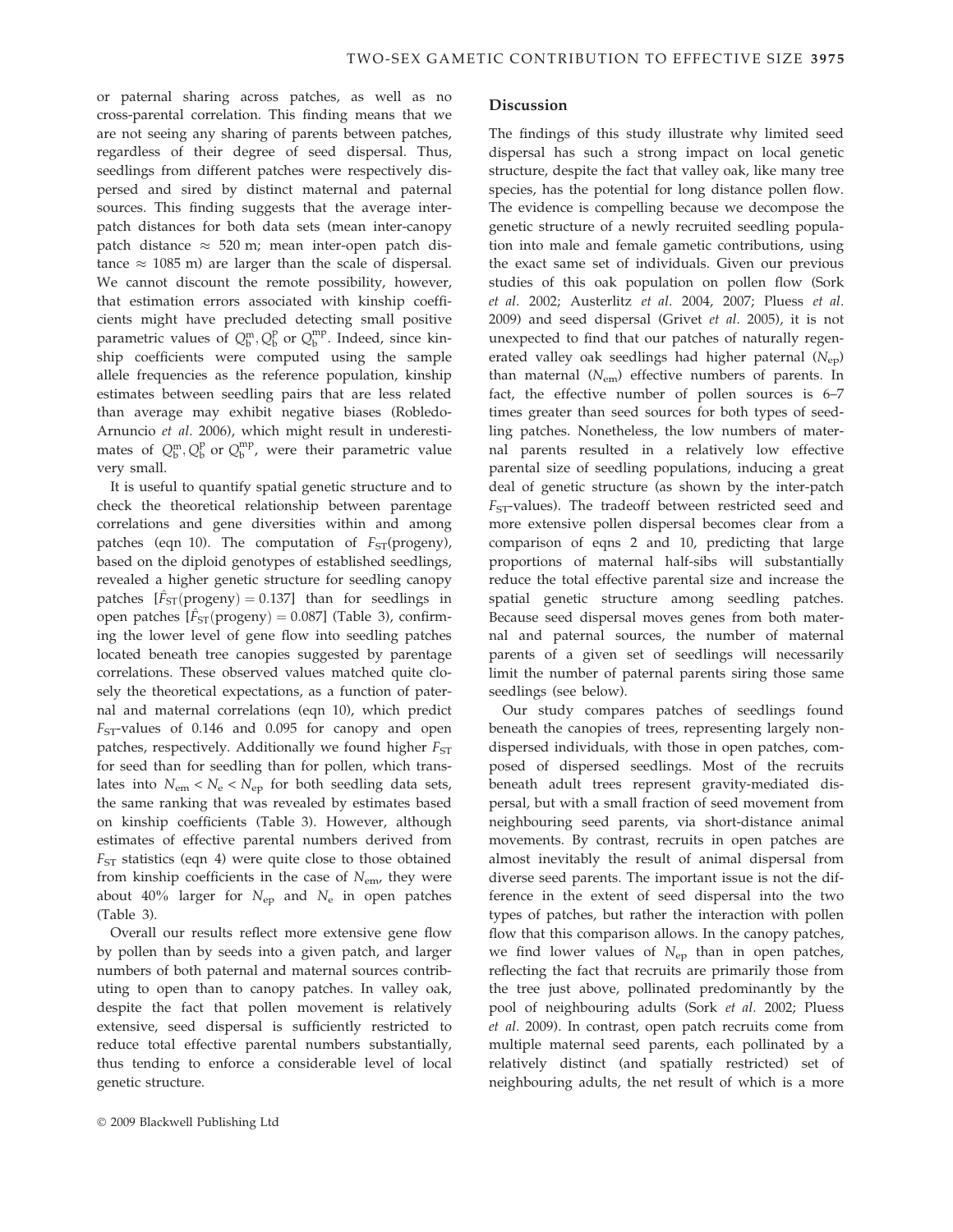heterogeneous pollen cloud for open patch recruits, and thus a higher  $N_{ep}$ .

The effective parental size  $(N_e)$  is obviously determined by both male and female gametic dispersal, but seed dispersal also has an impact on male gametic flow, and when seed flow is more restricted, both  $N_{\text{em}}$  and  $N_{\text{en}}$  are reduced. The contribution of male gametic flow to seedling genetic structure is shaped by the extent of seed dispersal and by the number of maternal trees contributing to the seedling cohort. Crawford (1984a, b) emphasizes the distinct contributions of pollen and seed movements, and here we show how seed contribution has a strong impact on the genetic structure and effective parental size of valley oak naturally dispersed recruits.

## Ecological implications

Studying naturally dispersed seedlings gives access to the realized gene flow, a measure that may differ from that estimates at the pollen and seed stages because of the impact of various factors influencing seedling establishment (see Burczyk et al. 2006). One of the main challenges of Californian valley oak is the lack of regeneration of seedlings and saplings, making it difficult for the populations to maintain their current population sizes (Tyler et al. 2006). After germination and during their establishment phase, these seedlings will have to face various threats before reaching the sapling stage and contributing to the next generation of reproductive adult trees: low rainfall, soil compaction, diseases, competition with annuals and grasses, herbivory by mammals (Tyler et al. 2006). Although seedlings from canopy patches benefit from both high acorn density and favourable conditions for germination—high humidity being critical for early seedling persistence (Tyler et al. 2006)—they are probably not the ones that will survive in the long run, because there are more seedlings in that location than can develop into canopy adults. On the other hand, recruits in open patches experience less favourable conditions for germination, but once established they may more likely contribute to the next generation.

Because long term gene flow may be closer to that observed for open than that for canopy patches, it is worthwhile to focus on these postdispersal seedling recruits. In our study, we found a relatively high level of spatial genetic divergence at the seedling stage. That pattern should evolve by the time individuals reach reproductive maturity, but we should still expect some residual signature of this early input (see Dutech et al. 2005). The effective parental size  $(N_e)$  determines the local rate of genetic drift: as  $N_e$  decreases, local genetic differentiation among patches increases as does the opportunity for local drift. It also determines the magnitude of local inbreeding and/or the potential for kin competition within a patch. In the presence of genetic incompatibilities,  $N_e$  should also influence mate availability within patches once seedlings become adults. For valley oak, the  $N_e$  of patches is small and future studies might explore the fitness consequences of this pattern.

## Kinship- vs. F-statistics

Our approach based on kinship coefficients potentially allows estimating all considered parentage correlations, i.e. parental correlations within and between patches, as well as cross-parental correlations within and between patches, making possible an accurate estimation of the effective number of parental sources  $(N_e, N_{em}, N_{ep})$ . However, measuring genetic differentiation  $(F_{ST})$  among seedling patches using diploid progeny genotypes can be a useful approach to estimate the effective patch size, in the absence of a combined pericarp-seedling genetic assay, though only if it is safe to assume that there are no parental correlations between patches. Individual estimates of effective parental numbers obtained with both methods (kinship coefficients and  $F_{ST}$ -statistics) were quite similar for canopy patches but not for open patches, a discrepancy that could be due to additional simplifying assumptions when estimating effective parental numbers from the  $F_{ST}$ -based approach (amongpatch parental correlations are ignored, from which we expect positive biases in the estimation of  $N_e$ ) and/or to potentially different effects on each method of the higher rate of missing data and the smaller sample size for open patches. Note that slightly negative estimates of among-patch parental correlations do not necessarily imply that their true value is zero, because of potential estimation errors via kinship coefficients. Finally, it could simply be that the observed discrepancy is not statistically significant. We note that future studies should address the nontrivial problem of obtaining reliable uncertainty measures (i.e. accurate estimates of the variance and confidence intervals) for parental correlations and effective parental numbers obtained from kinship coefficients and  $F_{ST}$ -statistics, respectively.

# Wright's neighbourhood size  $(N_b)$  vs. 'effective parental size'  $(N_e)$

The novel approach we propose here computes the probabilities of parental identity and effective parental size  $(N_e)$  among a limited number of individuals from small discrete patches and over a single generation. By contrast, Wright's neighbourhood size  $(N_b)$  is defined as a function of 'the probability of identity of two uniting gametes' in an infinite, continuous and uniform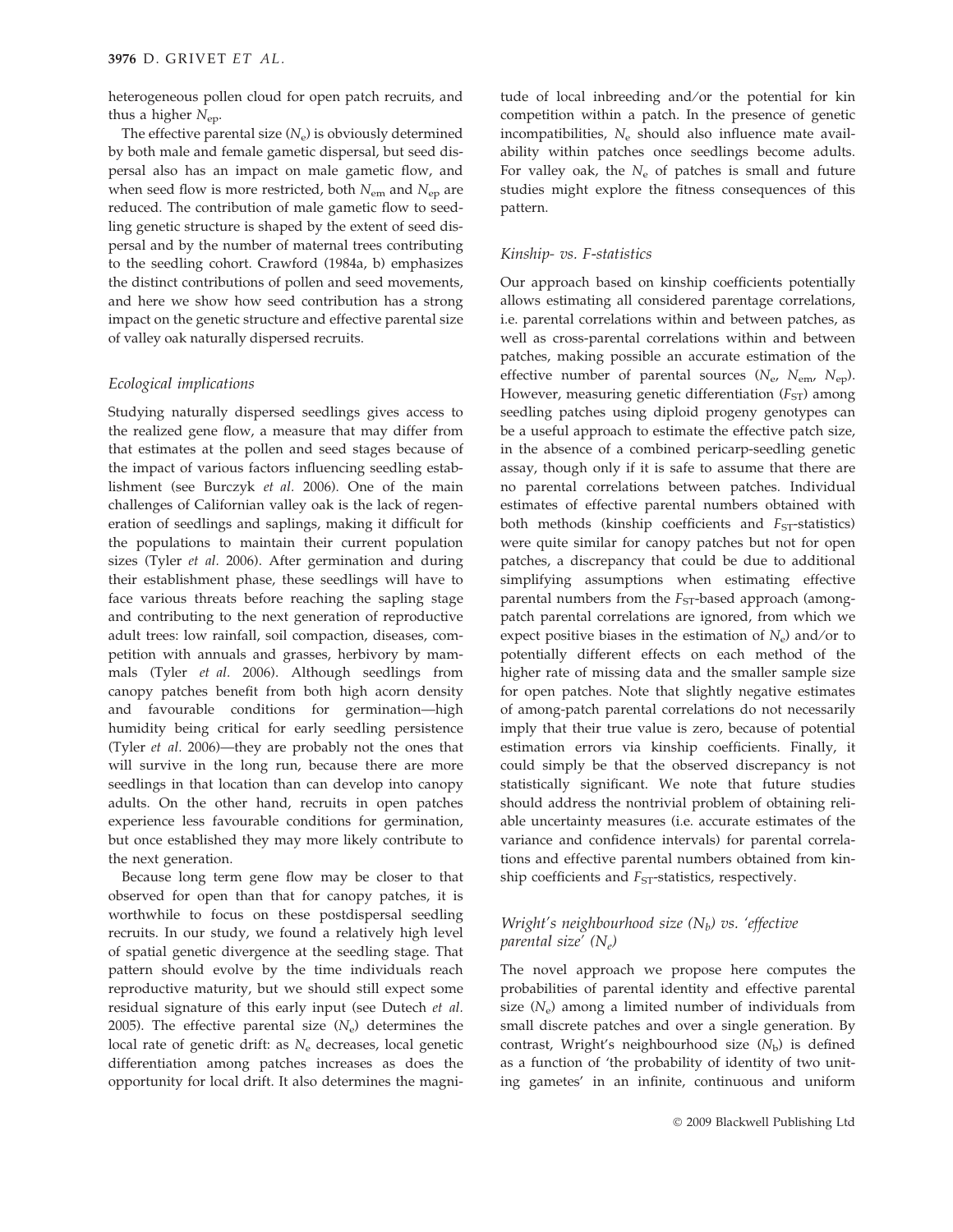population, the inverse of which takes the form  $N_{\rm b} = 4\pi\sigma^2 d$  (with  $\sigma^2$ : parent–offspring axial dispersal variance and d: population density) under Gaussian dispersal only (Wright 1946). Note that under non-Gaussian dispersal,  $N<sub>b</sub>$  does not measure any probability of identity, though it determines the increase of genetic differentiation with distance for any dispersal function (Rousset 2004). The latter formal relationship has been used to estimate  $N<sub>b</sub>$  and the dispersal variances indirectly from spatial genetic structure data by regressing the relatedness coefficient between pairs of individuals on the logarithm of geographic distance (Rousset 2000; Vekemans & Hardy 2004). For an isolation-by-distance model in a two-dimensional landscape, we expect a loglinear regression, the slope of which provides an estimate of  $1/4\pi\sigma^2d$  (Rousset 2000). This indirect approach assumes population equilibrium and yields historical  $N_{\rm b}$ estimates, with the estimated dispersal variance being the asymptotic mean square displacement between gene lineages, which will not generally be the same as the dispersal variance measured over one generation through parentage analysis, especially in populations with demographic heterogeneities (J. J. Robledo-Arnuncio & F. Rousset, unpublished data). On the other hand, Crawford (1984a) proposed a formula that decomposes the averaged squared axial parent–offspring distance into pollen and seed dispersal variances, as  $\sigma_{\text{axial}}^2 =$  $1/2\sigma_{\rm p}^2 + \sigma_{\rm s}^2$ . Note that these dispersal variance components can be estimated directly by means of paternity and maternity analysis over one generation, but they would translate into contemporaneous estimates of dispersal that should not generally be used directly for Wright's neighbourhood size equation, in estimating the probability of identity of two uniting gametes or the neighbourhood area, since this would only be meaningful under Gaussian dispersal. Thus, while Wright's neighbourhood model characterizes spatial genetic structuring for a continuous, uniform and infinite population in equilibrium under Gaussian dispersal, the approach we present here establishes a theoretical framework to characterize the contemporary parental structure of finite plant demes in terms of probabilities of parental identity and effective parental size, without assumptions on the shape of the dispersal distribution or on the spatio-temporal demographic structure of the population. Consequently, our estimate of effective parental size  $N_e$  is not equivalent to the Wright's neighbourhood size  $N_{\rm b}$ .

### Conclusions

An important issue for evolutionary biology, conservation biology, and landscape genetics is the relative impact of pollen and seed dispersal on the effective population size and spatial pattern of genetic variation among new recruits. Here, the decomposition of  $N_e$  into  $N_{\text{em}}$  and  $N_{\text{ep}}$ , using parental correlations computed from kinship coefficients, allows the characterization of naturally dispersed recruits from different perspectives: (i) the effective number of parental sources contributing to a seed patch  $(N_e)$ , (ii) the relative contributions of maternal and paternal effective gametic flow into a patch ( $N_{\text{em}}$ ,  $N_{\text{ep}}$ ), and (iii) the comparison of kinship vs. genetic structure  $(F_{ST})$  of seedling patches. The original approach we present here not only applies to the specific case of pericarp attached to seedlings, as illustrated with valley oak, but can be extended to any system where maternally inherited tissue coexists with diploid embryo tissue, such as in gymnosperms, for which genotypes of the megagametophyte and embryo allow the estimation of paternal and maternal contributions.

Our findings point out to the importance of the crossparental correlations: even in cases where these correlations between maternal and paternal contributions cannot be estimated, this factor should be taken into account when interpreting the findings, because neglecting it may overestimate effective size of the progeny population. In the specific case of valley oak, the finding of a very high  $N_{ep}$  in the progeny population, especially for the dispersed seedlings  $(N_{\rm ep} = 15.4)$ , suggests that pollen flow is extensive and therefore an important mechanism for genetic connectivity. However, the low values of  $N_{em}$  for dispersed seedlings  $(N_{\text{em}} = 2.7)$  demonstrates that seed dispersal can create genetic bottlenecks because the maternal sources represent a smaller subsample of the adult population. This point is shown by the small  $N_e$  for the dispersed seedling population ( $N_e = 6.7$ ), illustrating the critical role of seed dispersal in shaping genetic structure. If seed dispersal is restricted, more extensive pollen flow may not mitigate against the strong impact of seed flow on the local genetic structure of new recruits, at least over the short term.

# Acknowledgments

The authors thank Jeanette Papp (from the UCLA Sequencing and Genotyping Core Facility) for handling the genotypic data, Rachel Buchwalter, Joe Epperson and Kurt Merg for field assistance, staff from the UC Santa Barbara Sedgwick Reserve for technical support, Frederic Austerlitz for early comments on the analytical section, and Douglas Scotfield for providing input files with random missing alleles to test the effect of missing data on the output. The authors also thank Kenichiro Shimatani and one anonymous referee for constructive comments on the manuscript. Special thanks to Etienne Klein for insightful comments that improved the clarity of the analysis substantially. V.L.S. and D.G. were supported by NSF-DEB-0089445 and UCLA. J.J.R was supported by a Ramón y Cajal research fellowship from the Spanish 'Ministerio de Ciencia e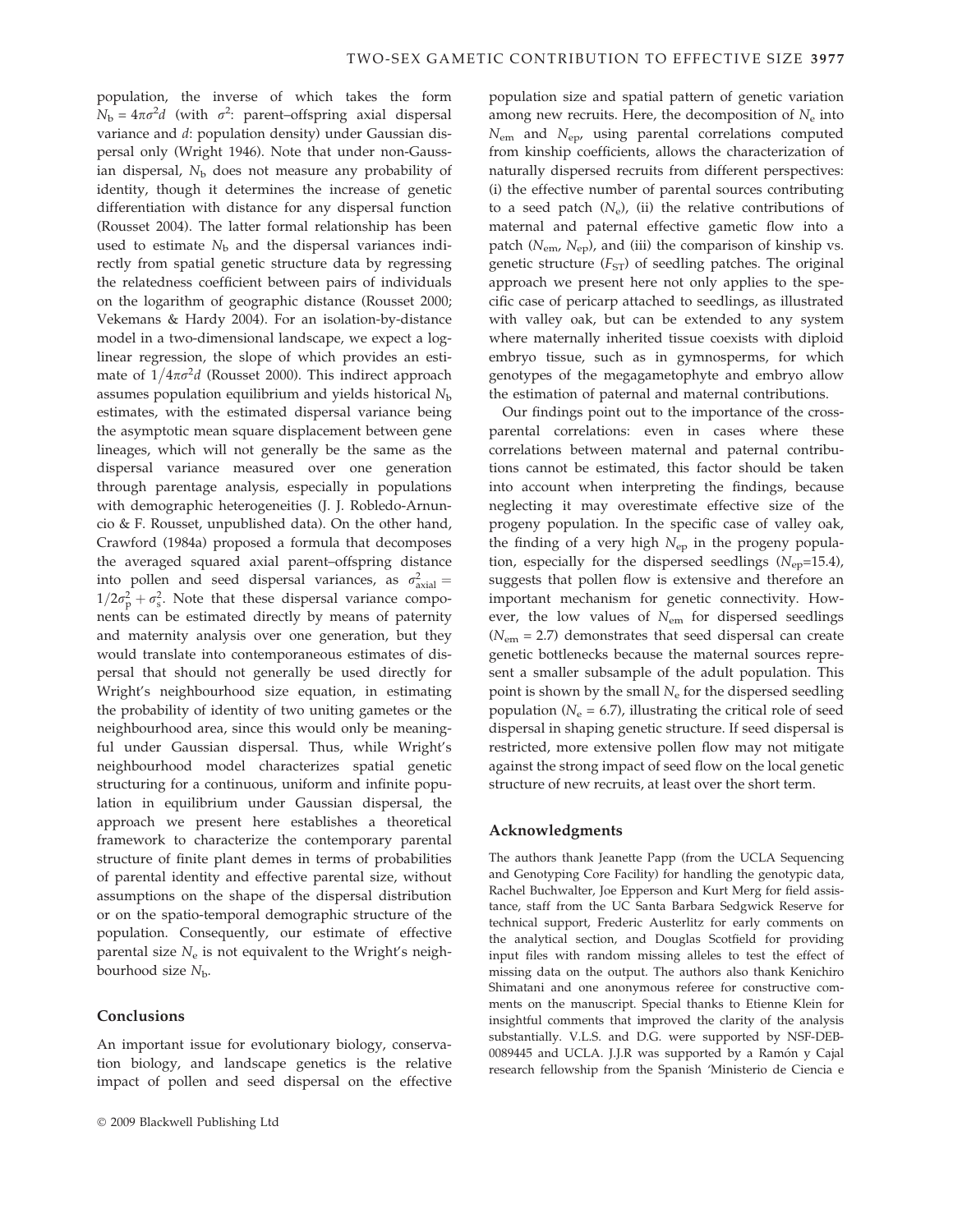Innovación'. P.E.S. was supported by the US Department of Agriculture and the New Jersey Agricultural Experiment Station (USDA/NJAES-17111) and by NSF-DEB-0514956.

## References

- Austerlitz F, Smouse PE (2001) Two-generation analysis of pollen flow across a landscape. II. Relation between  $\varphi_{\varphi\tau}$  pollen dispersal and interfemale distance. Genetics, 157, 851–857.
- Austerlitz F, Dick CW, Dutech C et al. (2004) Using genetic markers to estimate the pollen dispersal curve. Molecular Ecology, 13, 937–954.
- Austerlitz F, Dutech C, Smouse PE, Davis F, Sork VL (2007) Estimating anisotropic pollen dispersal: a case study in Quercus lobata. Heredity, 99, 193–204.
- Bacles CFE, Lowe AJ, Ennos RA (2006) Effective seed dispersal across a fragmented landscape. Science, 311, 628.
- Bittencourt JVM, Sebbenn AM (2007) Patterns of pollen and seed dispersal in a small, fragmented population of the wind-pollinated tree Araucaria angustifolia in southern Brazil. Heredity, 99, 580–591.
- Burczyk J, Adams WT, Birkes DS, Chybicki IJ (2006) Using genetic markers to directly estimate gene flow and reproductive success parameters in plants on the basis of naturally regenerated seedlings. Genetics, 173, 363–372.
- Crawford T (1984a) The estimation of neighborhood parameters for plant-populations. Heredity, 52, 273–283.
- Crawford T (1984b) What is a population? In: Evolutionary Ecology (ed. Shorrocks B), pp. 135–173. Blackwell Scientific Publications, Oxford.
- Dick CW (2008) New interpretations of fine-scale spatial genetic structure. Molecular Ecology, 17, 1873–1874.
- Dow BD, Ashley MV, Howe HF (1995) Characterization of highly variable (GA/CT)(N) microsatellites in the bur oak, Quercus macrocarpa. Theoretical and Applied Genetics, 91, 137– 141.
- Dutech C, Sork VL, Irwin AJ, Smouse PE, Davis FW (2005) Gene flow and fine-scale genetic structure in a windpollinated tree species Quercus lobata (Fagaceaee). American Journal of Botany, 92, 252–261.
- Ellstrand NC, Elam DR (1993) Population genetic consequences of small population size—implications for plant conservation. Annual Review of Ecology and Systematics, 24, 217–242.
- Ennos RA (1994) Estimating the relative rates of pollen and seed migration among plant populations. Heredity, 72, 250– 259.
- Excoffier L, Smouse PE, Quattro JM (1992) Analysis of molecular variance inferred from metric distances among DNA haplotypes—application to human mitochondrial-DNA restriction data. Genetics, 131, 479–491.
- Goto S, Shimatani K, Yoshimaru H, Takahashi Y (2006) Fattailed gene flow in the dioecious canopy tree species Fraxinus mandshurica var. japonica revealed by microsatellites. Molecular Ecology, 15, 2985–2996.
- Goudet J (2001) FSTAT: A program to estimate and test gene diversities and fixation indices (version 2.9.3). Available from http://www2.unil.ch/popgen/softwares/fstat.htm.
- Grivet D, Smouse PE, Sork VL (2005) A novel approach to an old problem: tracking dispersed seeds. Molecular Ecology, 14, 3585–3595.
- Hamilton MB (1999) Tropical tree gene flow and seed dispersal. Nature, 401, 129–130.
- Hamrick JL (2004) Response of forest trees to global environmental changes. Forest Ecology and Management, 197, 323–335.
- Hardesty BD, Hubbell SP, Bermingham E (2006) Genetic evidence of frequent long-distance recruitment in a vertebrate-dispersed tree. Ecology Letters, 9, 516–525.
- Hardy O, González-Martínez SC, Colas B et al. (2004) Finescale genetic structure and gene dispersal in Centaurea corymbosa (Asteraceae). II. Correlated paternity within and among sibships. Genetics, 168, 1601–1614.
- Isagi Y, Saito D, Kawaguchi H, Tateno R, Watanabe S (2007) Effective pollen dispersal is enhanced by the genetic structure of an Aesculus turbinata population. Journal of Ecology, 95, 983–990.
- Kampfer S, Lexer C, Glossl J, Steinkellner H (1998) Characterization of (GA)(n) microsatellite loci from Quercus robur. Hereditas, 129, 183–186.
- Ledig FT (1992) Human impacts on genetic diversity in forest ecosystems. Oikos, 63, 87–108.
- Loiselle BA, Sork VL, Nason J, Graham C (1995) Spatial genetic structure of a tropical understory shrub, Psychotria officinalis (Rubiaceae). American Journal of Botany, 82, 1420–1425.
- Nakanishi A, Tomaru N, Yoshimaru H, Manabe T, Yamamoto S (2009) Effects of seed- and pollen-mediated gene dispersal on genetic structure among Quercus salicina seedlings. Heredity, 102, 182–189.
- Nei M (1987) Molecular Evolutionary Genetics. Columbia University Press, New York.
- Oddou-Muratorio S, Klein EK (2008) Comparing direct vs. indirect estimates of gene flow within a population of a scattered tree species. Molecular Ecology, 17, 2743-2754.
- Pavlik BM, Muick PC, Johnson SG, Popper M (1991) Oaks of California. California Press and the California Oak Foundation, Los Olivos.
- Petit RJ, Hampe A (2006) Some evolutionary consequences of being a tree. Annual Review of Ecology, Evolution, and Systematics, 37, 187–214.
- Pluess AR, Sork VL, Dolan B et al. (2009) Short distance pollen movement in a wind-pollinated tree, Quercus lobata (Fagaceae). Forest Ecology and Management, 258, 735–744.
- Robledo-Arnuncio JJ, Austerlitz F, Smouse PE (2006) A new method of estimating the pollen dispersal curve independently of effective density. Genetics, 173, 1033–1045.
- Robledo-Arnuncio JJ, Austerlitz F, Smouse PE (2007) POLDIST: a software package for indirect estimation of contemporary pollen dispersal. Molecular Ecology Notes, 7, 763–766.
- Rousset F (2000) Genetic differentiation between individuals. Journal of Evolutionary Biology, 13, 58–62.
- Rousset F (2004) Genetic Structure and Selection in Subdivided Populations. Princeton University Press, Princeton.
- Schneider S, Roessli D, Excoffier L (2000) ARLEQUIN: A software for population genetics data analysis, Ver 2.000. Genetics and Biometry Lab, Department of Anthropology, University of Geneva, Geneva.
- Slatkin M (1991) Inbreeding coefficients and coalescence times. Genetical Research, 58, 167–175.
- Smith TB, Bernatchez L (eds) (2008) Evolutionary change in human-altered environments. Molecular Ecology, 17, 1–500.